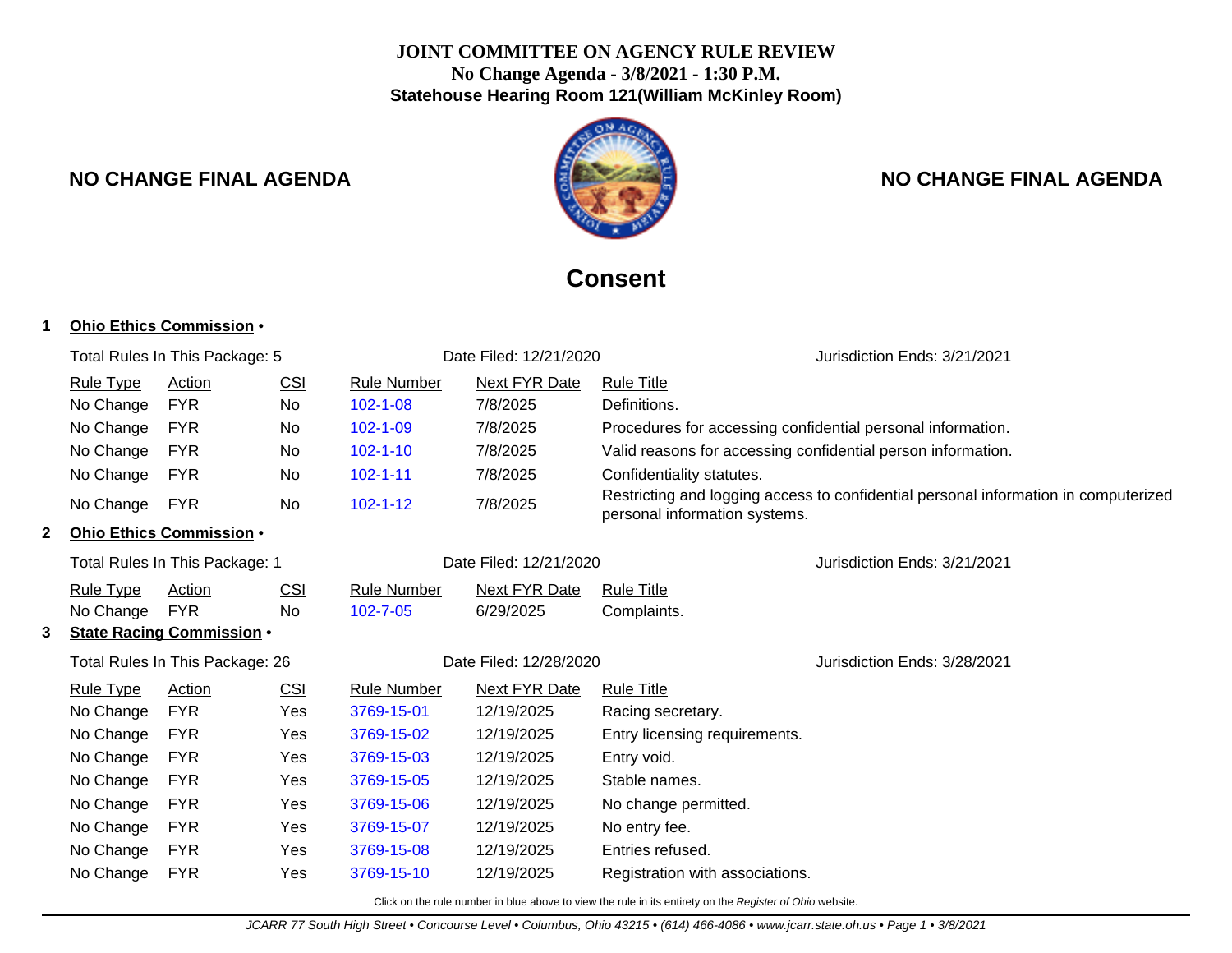### **NO CHANGE FINAL AGENDA**

**JOINT COMMITTEE ON AGENCY RULE REVIEW 3/8/2021 - 1:30 P.M.**

**NO CHANGE FINAL AGENDA**

**Statehouse Hearing Room 121(William McKinley Room)**

|   | No Change                       | <b>FYR</b>                       | Yes        | 3769-15-12             | 12/19/2025                   | Proof of identity.                                                 |
|---|---------------------------------|----------------------------------|------------|------------------------|------------------------------|--------------------------------------------------------------------|
|   | No Change                       | <b>FYR</b>                       | Yes        | 3769-15-13             | 12/19/2025                   | Receive entry fees.                                                |
|   | No Change                       | <b>FYR</b>                       | Yes        | 3769-15-14             | 12/19/2025                   | Mutuel entry.                                                      |
|   | No Change                       | <b>FYR</b>                       | Yes        | 3769-15-15             | 12/19/2025                   | Eligibility of entries.                                            |
|   | No Change                       | <b>FYR</b>                       | Yes        | 3769-15-17             | 12/19/2025                   | Engagement passed to new owner.                                    |
|   | No Change                       | <b>FYR</b>                       | Yes        | 3769-15-18             | 12/19/2025                   | Ban on dealing in horses.                                          |
|   | No Change                       | <b>FYR</b>                       | Yes        | 3769-15-20             | 12/19/2025                   | Declarations.                                                      |
|   | No Change                       | <b>FYR</b>                       | Yes        | 3769-15-21             | 12/19/2025                   | Elimination heats, divisions.                                      |
|   | No Change                       | <b>FYR</b>                       | Yes        | 3769-15-22             | 12/19/2025                   | Overnight list.                                                    |
|   | No Change                       | <b>FYR</b>                       | Yes        | 3769-15-23             | 12/19/2025                   | Must be starter.                                                   |
|   | No Change                       | <b>FYR</b>                       | Yes        | 3769-15-24             | 12/19/2025                   | All moneys must be paid.                                           |
|   | No Change                       | <b>FYR</b>                       | Yes        | 3769-15-25             | 12/19/2025                   | Not a claiming race.                                               |
|   | No Change                       | <b>FYR</b>                       | Yes        | 3769-15-26             | 12/19/2025                   | Automatically out.                                                 |
|   | No Change                       | <b>FYR</b>                       | Yes        | 3769-15-28             | 12/19/2025                   | Scratch irrevocable.                                               |
|   | No Change                       | <b>FYR</b>                       | Yes        | 3769-15-29             | 12/19/2025                   | Qualifying races.                                                  |
|   | No Change                       | <b>FYR</b>                       | Yes        | 3769-15-31             | 12/19/2025                   | Also eligible list and preference.                                 |
|   | No Change                       | <b>FYR</b>                       | Yes        | 3769-15-34             | 12/19/2025                   | Ohio standardbred stallion registration and residence eligibility. |
|   | No Change                       | <b>FYR</b>                       | Yes        | 3769-15-99             | 12/19/2025                   | Penalties commission may impose.                                   |
| 4 |                                 | <b>State Racing Commission .</b> |            |                        |                              |                                                                    |
|   | Total Rules In This Package: 29 |                                  |            | Date Filed: 12/28/2020 | Jurisdiction Ends: 3/28/2021 |                                                                    |
|   | Rule Type                       | Action                           | <b>CSI</b> | <b>Rule Number</b>     | Next FYR Date                | <b>Rule Title</b>                                                  |
|   | No Change                       | <b>FYR</b>                       | Yes        | 3769-16-01             | 12/19/2025                   | Winnings.                                                          |
|   | No Change                       | <b>FYR</b>                       | Yes        | 3769-16-02             | 12/19/2025                   | Winnings start on January first.                                   |
|   | No Change                       | <b>FYR</b>                       | Yes        | 3769-16-03             | 12/19/2025                   | Claims.                                                            |
|   | No Change                       | <b>FYR</b>                       | Yes        | 3769-16-04             | 12/19/2025                   | Persons eligible to claim.                                         |
|   | No Change                       | <b>FYR</b>                       | Yes        | 3769-16-05             | 12/19/2025                   | Time for depositing claim.                                         |
|   | No Change                       | <b>FYR</b>                       | Yes        | 3769-16-06             | 12/19/2025                   | Information on claims restricted.                                  |
|   | No Change                       | <b>FYR</b>                       | Yes        | 3769-16-08             | 12/19/2025                   | Deliver to paddock.                                                |
|   | No Change                       | <b>FYR</b>                       | Yes        | 3769-16-09             | 12/19/2025                   | Failure to deliver.                                                |
|   | No Change                       | <b>FYR</b>                       | Yes        | 3769-16-10             | 12/19/2025                   | Restriction on sale of claimed horse.                              |
|   | No Change                       | <b>FYR</b>                       | Yes        | 3769-16-11             | 12/19/2025                   | Moving and racing restrictions of claimed horse.                   |
|   |                                 |                                  |            |                        |                              |                                                                    |

Click on the rule number in blue above to view the rule in its entirety on the Register of Ohio website.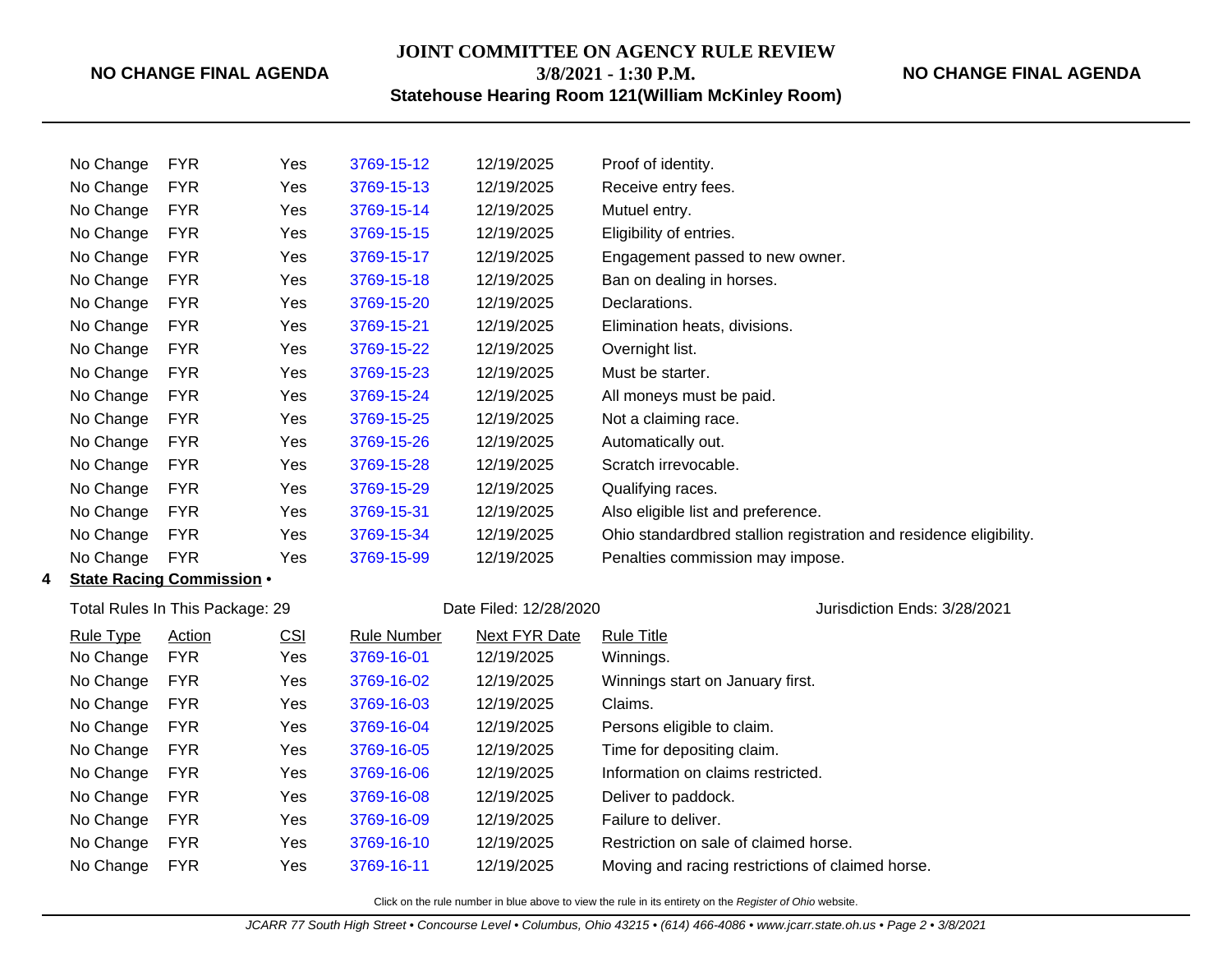### **NO CHANGE FINAL AGENDA**

**JOINT COMMITTEE ON AGENCY RULE REVIEW**

**3/8/2021 - 1:30 P.M.**

# **Statehouse Hearing Room 121(William McKinley Room)**

|                                | No Change            | <b>FYR</b> | Yes                    | 3769-16-12                   | 12/19/2025           | Claiming prices determined.                                               |
|--------------------------------|----------------------|------------|------------------------|------------------------------|----------------------|---------------------------------------------------------------------------|
|                                | No Change            | <b>FYR</b> | Yes                    | 3769-16-13                   | 12/19/2025           | Cannot claim own horse.                                                   |
|                                | No Change            | <b>FYR</b> | Yes                    | 3769-16-14                   | 12/19/2025           | One claim per race.                                                       |
|                                | No Change            | <b>FYR</b> | Yes                    | 3769-16-15                   | 12/19/2025           | Agreement prohibited.                                                     |
|                                | No Change            | <b>FYR</b> | Yes                    | 3769-16-16                   | 12/19/2025           | Written consent.                                                          |
|                                | No Change            | <b>FYR</b> | Yes                    | 3769-16-17                   | 12/19/2025           | Disputed ownership.                                                       |
|                                | No Change            | <b>FYR</b> | Yes                    | 3769-16-18                   | 12/19/2025           | Affidavit by claimant.                                                    |
|                                | No Change            | <b>FYR</b> | Yes                    | 3769-16-19                   | 12/19/2025           | Claiming rules for scratched horse, blood test, conditions, registration. |
|                                | No Change            | <b>FYR</b> | Yes                    | 3769-16-20                   | 12/19/2025           | Sound of bugle.                                                           |
|                                | No Change            | <b>FYR</b> | Yes                    | 3769-16-21                   | 12/19/2025           | In hands of starter.                                                      |
|                                | No Change            | <b>FYR</b> | Yes                    | 3769-16-22                   | 12/19/2025           | Fair start.                                                               |
|                                | No Change            | <b>FYR</b> | Yes                    | 3769-16-23                   | 12/19/2025           | Starter's duties.                                                         |
|                                | No Change            | <b>FYR</b> | Yes                    | 3769-16-25                   | 12/19/2025           | Recall rules.                                                             |
|                                | No Change            | <b>FYR</b> | Yes                    | 3769-16-26                   | 12/19/2025           | Penalties, starter.                                                       |
|                                | No Change            | <b>FYR</b> | Yes                    | 3769-16-28                   | 12/19/2025           | Starting without gate.                                                    |
|                                | No Change            | <b>FYR</b> | Yes                    | 3769-16-29                   | 12/19/2025           | Starters, unmanageable, bad acting horses, post positions by heats.       |
|                                | No Change            | <b>FYR</b> | Yes                    | 3769-16-30                   | 12/19/2025           | Starter's list.                                                           |
|                                | No Change            | <b>FYR</b> | Yes                    | 3769-16-31                   | 12/19/2025           | Not permitted to wager on races.                                          |
|                                | No Change            | <b>FYR</b> | Yes                    | 3769-16-99                   | 12/19/2025           | Penalties commission may impose.                                          |
| 5                              | Treasurer of State • |            |                        |                              |                      |                                                                           |
| Total Rules In This Package: 1 |                      |            | Date Filed: 12/18/2020 | Jurisdiction Ends: 3/18/2021 |                      |                                                                           |
|                                | <b>Rule Type</b>     | Action     | CSI                    | <b>Rule Number</b>           | <b>Next FYR Date</b> | <b>Rule Title</b>                                                         |
|                                | No Change            | <b>FYR</b> | No                     | 113-25-01                    | 11/28/2025           | Confidential personal information systems.                                |
|                                |                      |            |                        |                              |                      |                                                                           |

# **Withdrawn**

### **6 Department of Health** •

| Total Rules In This Package: 2 |               |            |                    | Date Filed: 2/26/2021 |                            |  |
|--------------------------------|---------------|------------|--------------------|-----------------------|----------------------------|--|
| <b>Rule Type</b>               | <u>Action</u> | <u>CSI</u> | <b>Rule Number</b> | Next FYR Date         | <b>Rule Title</b>          |  |
| No Change FYR                  |               | Yes.       | 3701-4-01          |                       | Definitions.               |  |
| No Change FYR                  |               | Yes.       | 3701-4-03          |                       | Confidentiality; research. |  |

Click on the rule number in blue above to view the rule in its entirety on the Register of Ohio website.

**NO CHANGE FINAL AGENDA**